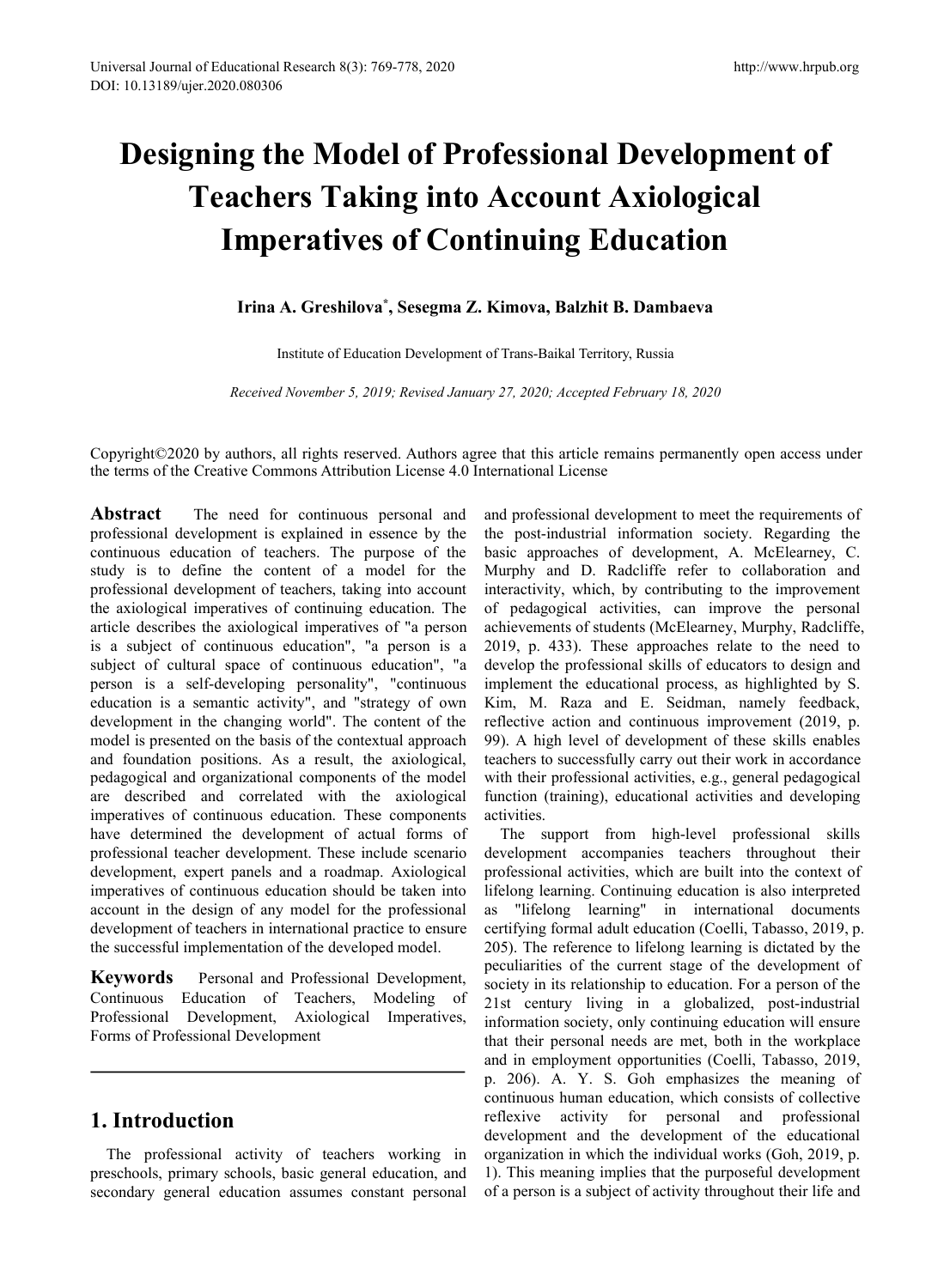acts as a means of human self-realization.

The problem of the relevance of education in a dynamically changing world leads to an understanding of the need to identify new priorities for continuing education. In their own context, a person masters reality, shows activity aimed at its transformation, and uses available resources, which must constantly be replenished. The value priorities of lifelong education are based on the demands of society, which reflect the transition from an industrial to a post-industrial information society that nevertheless contains pedagogical conservatism, an insufficient material and technical base, and a regional information and technological imbalance (Lafisheva, Kudayeva, Taisaev, 2017, p. 668).

In the context of continuing education, additional professional programs are offered for the personal and professional development of teachers. These include continuing education (short-term training) and vocational retraining (long-term training). Wide access to continuing education courses is associated with short-term training, which allows teachers to improve their professional skills or improve their professional level within their qualifications. The systematic development of these skills is determined by the growth of the growing use of technology in the basic industries, the free flow of information, and the digitalization of society. The need to design models in the context of continuing education contributes to the increase of professional mobility of and competitiveness among teachers in various fields of activity. It is important to integrate precisely those teachers who have professional experience and practical work skills into the labor market (Rybakina, 2018, p. 32).

The design of an advanced training model is associated with the study of complex systems (scientific worldview, scientific knowledge system, pedagogical systems, learning process) which are characterized by their multidimensionality, inextricable interconnectedness of elements, and a state of uncertainty arising at some stages of their development. The disclosure of the patterns of development of these systems can be facilitated by the use of a cognitive model, which, offering a holistic view of the content of advanced training, simultaneously forms patterns in its components.

Taking into account the value priorities of continuing education in a model of the advanced training of teachers is a mandatory component of its design amongst modern realities. Internal moral attitudes act as a source for the purpose and meaning of "education through life" and are interpreted as axiological imperatives of continuing education. These imperatives determine a comprehensive understanding and transformation of the idea of the internal self-development of the individual as well as a consideration of the problems of the meaningful life of the individual.

The axiological imperatives of lifelong education educational resources permeate the entire content of the continuing education educational model, which means that they must be taken into account

when designing its forms to meet the needs of personal self-development and, accordingly, the personal and professional development of teachers. The relevance of the implementation of axiological imperatives in the course of the personal and professional development of teachers is reflected in the purpose of the study, namely to determine the content of the teacher development model taking into account the axiological imperatives of continuing education.When conducting the study, the authors proceed from the following assumption, which determines the hypothesis of the study: The identification of the axiological imperatives of the continuing education of teachers and the determination of the content of models for improving their qualifications will determine the actual forms of the continuing education of teachers.

# **2. Literature Review**

The rapid growth of scientific information and its rapid aging as well as the changing requirements for the qualifications of specialists in various fields of knowledge in accordance with the needs of society indicate that a person can no longer gain knowledge for life. This circumstance "suggests the need to complete the educational ladder with new steps designed for all periods of a person's life" (Perezhovskaya, 2015, p. 38). A continuity of education involves not only the assimilation of knowledge by a person and the acquisition of the appropriate abilities, skills and methods of activity but also the formation of their worldview, cognitive interests, abilities and value orientations. The latter include "personal, professional, pedagogical, and socio-cultural values that show the richness of axiological culture" of teachers (Astashova, Bondyreva, Smantser, 2018, p. 52).

Continuing education becomes a sense-forming activity subject to a conscious choice and the free implementation of educational intentions, which contributes to a change in the value orientations of the individual. By reflecting, a person is able to determine the strategy of their own existence in a rapidly changing world, realizing the importance of their influence on the surrounding reality. The value orientations of the personality, suggesting a thirst for learning new things and reflective activity, describe the importance of continuing education for the professional activities of educators (Heijden van der, Geldens, Beijaard, Popeijus, 2015, p. 681).

The Swedish researcher B. Malm notes that it is important to consider the cognitive, social, and emotional components of personal and professional development, which involve coping with conflict, self-understanding, empathy, leadership skills, and collaboration skills (Malm, 2009, p. 77). Italian researchers have also addressed this issue, which points to the critical understanding and adaptation by teachers of techniques, methods, and for the implementation of innovations, which implies the implementation of online or blended learning (Limone,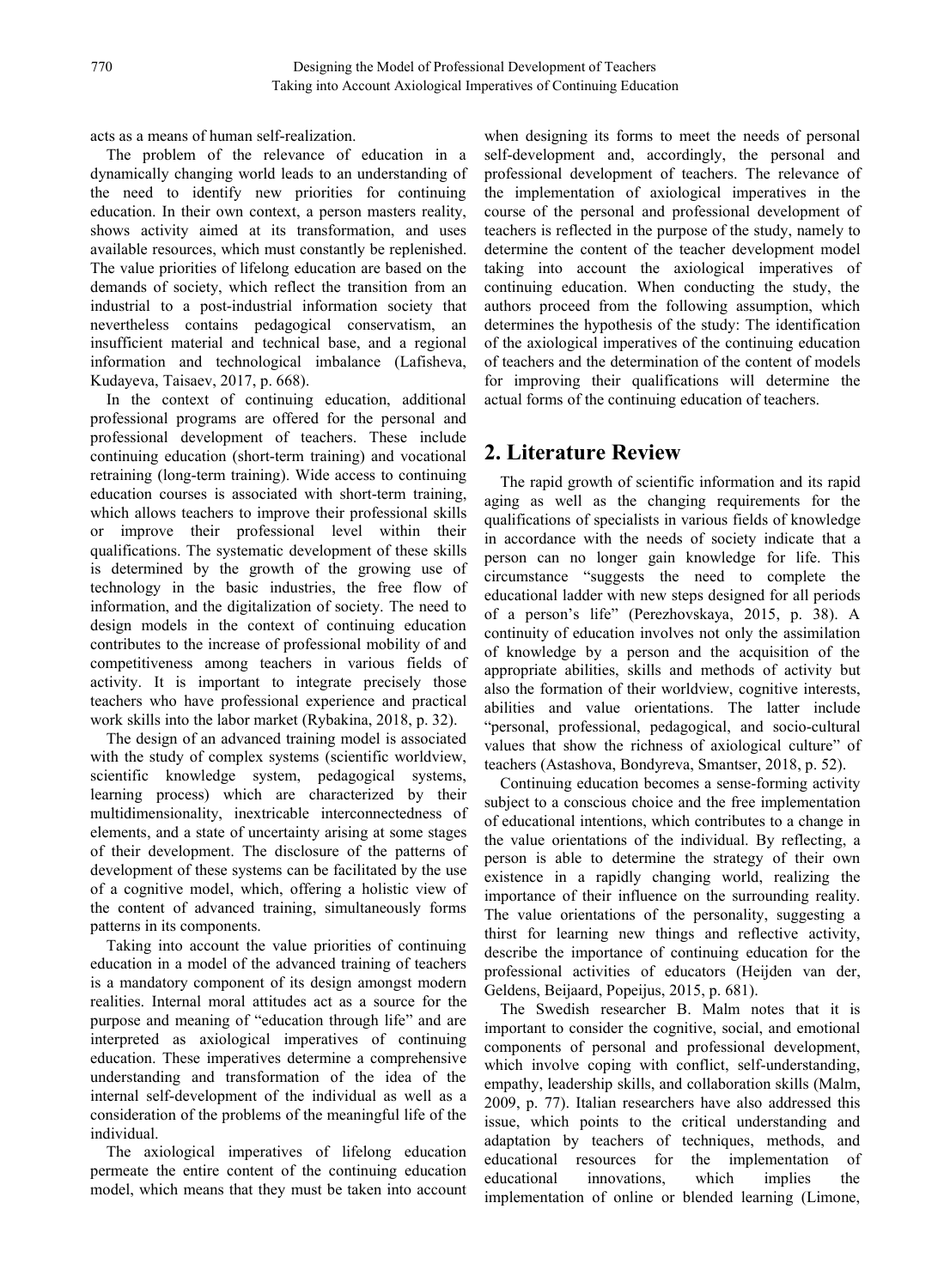Pace, 2018, p. 657). In addition, researchers from Spain have focused on full-time, blended or online learning in the continuing education of educators (Breddermann, Martínez-Cerdá, Torrent-Sellens, 2018, p. 399).

During decision-making, teachers as subjects of the cultural space of lifelong education not only learn the existing cultural patterns but also engage in cultural contexts that encourage them to deepen their cultural experience (Smolcic, Katunich, 2017, p. 47). This process is expressed in the possibility of reading cultural texts, thus acquiring the ability to create new ones. The creation of new cultural texts in the post-industrial information society is associated with the ability to use information and communication technologies in professional activities (Cendon, 2018, p. 81). Effective decision-making, deepening cultural experience and the ability to use information and communication technologies are impossible without the internal moral attitudes of teachers. Serving as the purpose and meaning in the context of continuing education, they become imperatives or moral precepts. It is axiological imperatives, that is, the internal moral principles, of the continuing education of teachers that determine their personal and professional development.

Internal moral attitudes are determined by the idea of entering the cultural space of lifelong education (Mokshina, 2015), where a person comprehends themselves in the culture and assimilates cultural values, the transfer of which to the internal plane consciously leads to the mastery of systemic thinking. Guided by the fact that axiological imperatives act as a source of the purpose and meaning of lifelong education, they consider a person a subject of lifelong education since the internal impulse to action implies a successful organizing of the start of self-determination. In this regard, axiological imperatives contribute to the appropriation of cultural methods of the cognition of reality as new qualities.

Axiological imperatives are the following internal installations. First, a person manifests himself or herself in the substantiation of their essence only under the condition of freedom of choice. This is how they realize themselves in the world and build an attitude towards themselves in relation to themselves, acquiring a certain freedom in setting the goals to be achieved (Bakken, 2019, p. 105). Teachers' freedom of choice in setting the personal and professional goals of continuing education in the context of lifelong education determines such axiological imperatives as "a person is a subject of continuing education" and "a person is a subject of the cultural space of lifelong education".

Secondly, the analysis by E. I. Sokolova of the features of continuing education in European countries that are leaders in this field (Denmark, Finland, France, Sweden, the Netherlands) shows people's satisfaction with the standard of living. In this regard, they have a high possibility for competitiveness (Sokolova, 2017). In each region of any country, a different socio-economic situation develops in conjunction with which professional skills determining the ability to compete in the labor market become popular. The ability of teachers to be competitive in the labor market, leading to satisfaction with the standard of living, explains the following axiological imperatives of their continuing education. These include "a person is a self-developing personality" and "lifelong education – meaning-forming activity."

Thirdly, a person has their own value, which gives them the ability to manage circumstances. Constantly improving, a person acquires a tendency to engage in foresight and confidence regarding professional activities. In addition to the confidence of teachers in the implementation of their activities, A. Iredale also refers to skills based on knowledge of the subject area and a creative approach (Iredale, 2018, pp. 163-169). So, the axiological imperative "own development strategy in a changing world" is based on the personal value of teachers' personalities for managing their advanced training.

The investigated axiological imperatives are laid down in the main models of teacher training. One of the existing models is called lifelong learning (LLL), which implies the continuation of the lifelong education of educators in connection with their increasing qualifications (Čepić, Vorkapić, Lončarić, Anđić, Mihić, 2015, p. 8). The next model is presented by "adult education", which refers to the necessity of reintegrating into the adult labor market with a certain professional experience (Beavers, 2009, p. 25). "Continuing vocational education and training" describes the next model; this should promote career development skills (Steeg, Maier, 2019). The fourth model of teacher training is laid down in the "professional standard", which describes the qualifications required to carry out a certain type of professional activity (Miroshnikova, 2015). The "national system of professional growth" introduces the fifth model, which determines the levels of competency and explains the direction of training in a continuing education program to eliminate the identified professional deficits (Malevanov, Kalashnikova, Bolotina, Zharkova, 2017, p. 6).

The content of these models is consistent with the ideas of the continuing education of teachers, but it does not disclose how the axiological imperatives studied here of the continuing education of teachers are implemented therein. It is important to constantly update the content of continuing education in the post-industrial information society, taking into account the internal moral attitudes of teachers. Considering the components of the continuing education model will ensure that the modeling process is successful for implementation in the context of continuing education everywhere in the professional activities of educators. Therefore, it is important to emphasize the studied components of the model, reflecting axiological imperatives and relying on international experience to implement it in different countries.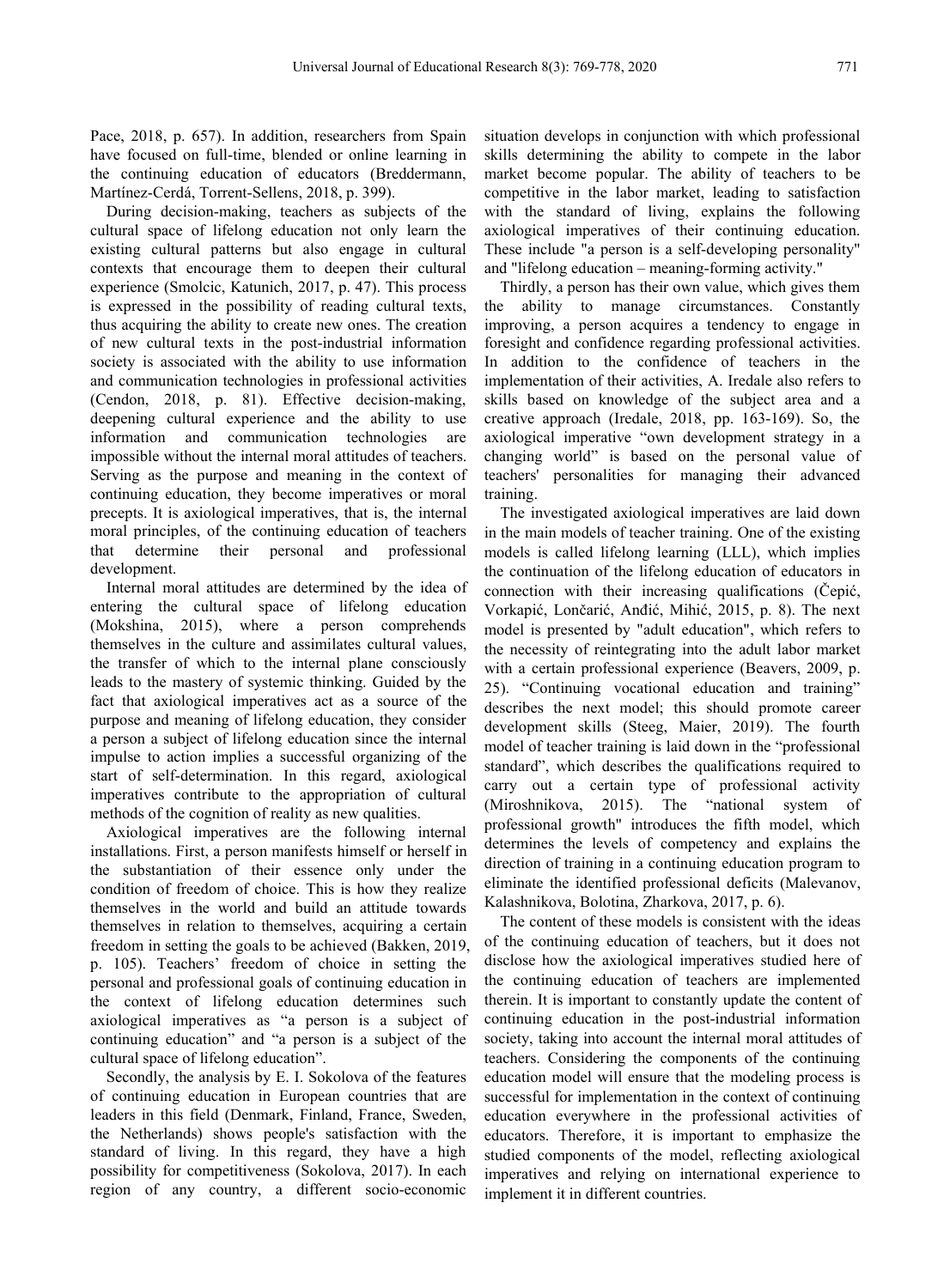# **3. Methods**

Designing a model for the advanced training of teachers is presented in the form of a basic complex of interrelated elements. This complex acts as a methodological tool for the study of pedagogical systems and as a substantive-procedural didactic model in constructing the content of the continuing education of teachers. The creation, based on axiological imperatives, of a teacher development model aimed at achieving the required level of professional skills meets the current social requirements.

The theoretical and methodological basis of the study was composed of two approaches, namely the contextual approach and the provisions of the foundation. The contextual approach highlighted by A. A. Verbitsky provides for professional activities based on modeling the language, the iconic means of the subject field and its social content (Verbitsky, 2010). In the process of modeling, professional skills are a means of solving the problems concerning the professional activity of teachers. They help to recreate real professional situations and the fragments of the relations of people employed in them, with the aim of understanding labor functions and actions using a system of new and traditional forms and teaching methods. A. A. Verbitsky refers to them as business and educational games (communication games, protection games against manipulation, games for the development of intuition, reflection games, etc.) (Verbitsky, 2010).

The modeling of professional activity should be considered on the basis of the educational-value model. According to K. D. Kamenova, this model has three main components. The first component is the need for continuing education. On the one hand, it is presented as a continuous and purposeful process of a person mastering professional and other knowledge that allows them to remain creatively active throughout their life. On the other hand, lifelong education is seen as a way of continuously transferring domestic and scientific knowledge. The second component of the model is represented by the subject, that is, a creatively active person directly related to collective activity. The path is defined as the third component of the model; it involves an orientation to approaches that can ensure that the educational paradigm matches a number of the changing determinants of the socio-educational situation (Kamenova, 2010).

The conceptual provisions of the foundation are substantiated by V. D. Shadrikov and E. I. Smirnov (Smirnov, 2012). These provisions indicate that during the training of teachers, the formalization and materialization of cognitive processes take place in the form of specific educational disciplines and forms of educational activity. Cognitive processes form skills that allow them to carry out labor functions. The content of these skills includes motivation, emotions, reflection, self-regulation, self-esteem, choice, intelligence and the creativity of a person.

Fundierung is a process of creating model components to update the professional skills and labor functions of teachers in accordance with the types of professional activities. Fundierung also includes the specification of the content of training, followed by a theoretical generalization of structural units into modules. These modules integrate professional skills and labor functions in the types of professional teacher activities. The fundierung concept of the process of formation of the personality of teachers is an effective mechanism for overcoming professional crises and updating the integrative links between science, professional education, the labor market and the qualification assessment system.

This article reveals the results of the first stage of the study. At this stage, the content of the teacher training model is determined through the analysis and synthesis of the scientific literature. Foreign and domestic sources devoted to five models of the continuing education of teachers are analyzed (see the Literature Review and Analysis section). For the synthesis, the authors compared the selected content of the model with the axiological imperatives of continuing education under study. This comparison allowed the authors to determine the actual forms of teacher training based on the selected components of the model.

These forms are reflected in the implementation of the activities of the Federal Program for the Development of Education for 2016–2020 in the Trans-Baikal Territory as the main region for the current study:

- In direction 2.2. "Improving the quality of education in schools operating in adverse social conditions by implementing regional projects and disseminating their results" in the Trans-Baikal Territory in 2017–2018. The goal of the project is to provide a comprehensive model to manage the processes of improving the quality of education in schools of the Trans-Baikal Territory with low learning outcomes It is supposed to provide continuing education and self-education of teachers in schools operating in adverse social conditions. This should be carried out through managerial, resource, providing conditions and mechanisms aimed at improving the basic indicators of the quality of educational activities.
	- In direction 5.1. "Development of a national-regional system of independent quality assessment of general education through the implementation of pilot regional projects and the creation of national quality assessment mechanisms". The goal of this area is the development of a regional system for assessing the quality of education, including technological, information and methodological support for national and regional systems to assess the quality of education; the creation of regional assessment tools for conducting quality assessment procedures for general education as well as advanced training for specialists ensuring the implementation of these measures.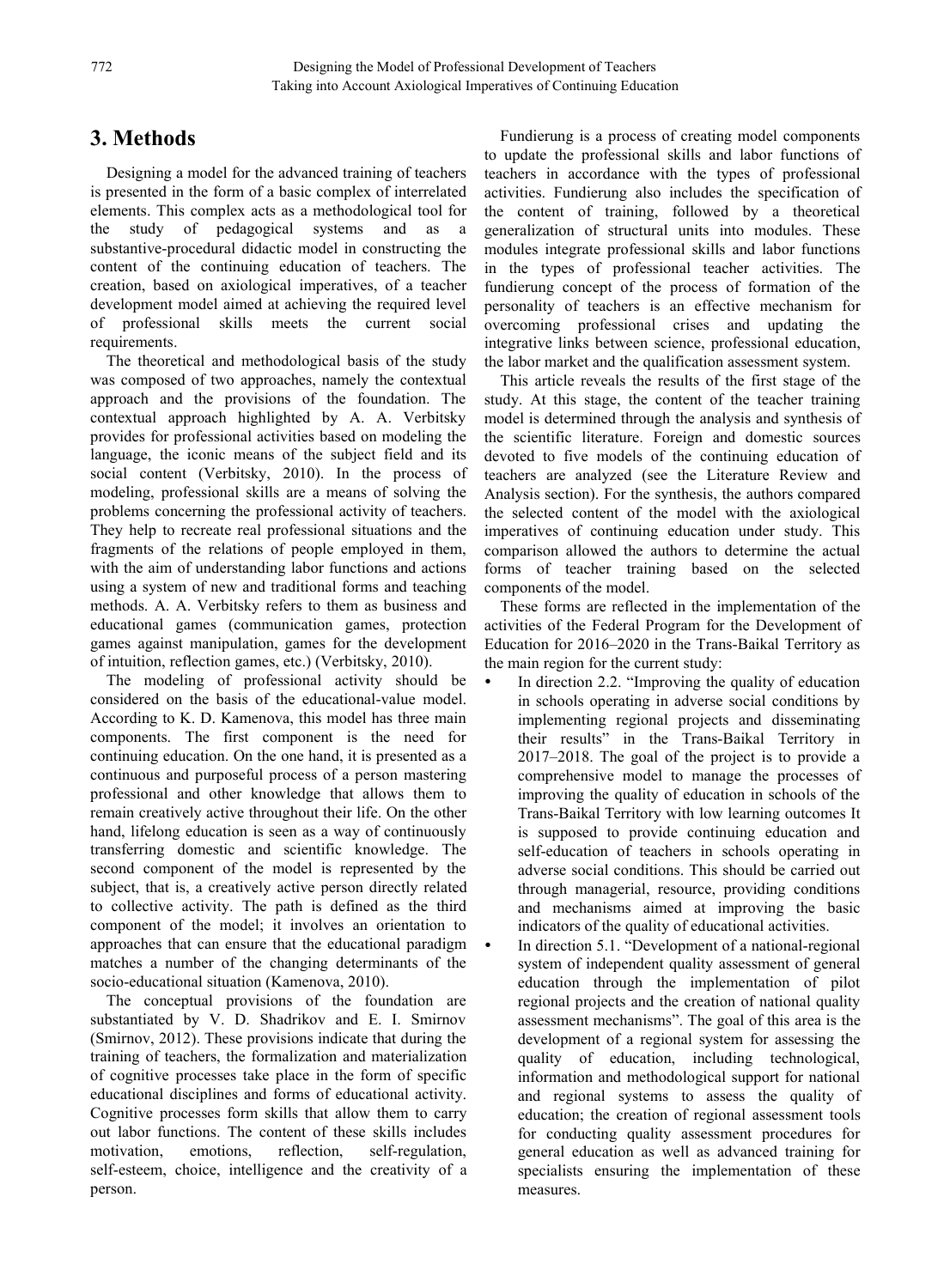| $N$ оп/п       | continuing<br>Teacher<br><b>Education</b> models | continuing<br>Axiological<br>imperatives<br>-of<br>education of teachers                                                                 | The results of teacher training                                                                                                                       |  |
|----------------|--------------------------------------------------|------------------------------------------------------------------------------------------------------------------------------------------|-------------------------------------------------------------------------------------------------------------------------------------------------------|--|
|                | Lifelong education                               | continuing<br>person is a subject of<br>A<br>Additional professional training program<br>education                                       |                                                                                                                                                       |  |
| $\overline{2}$ | Adult education                                  | A person is a subject of the cultural space of<br>continuing education                                                                   | Vocational education program                                                                                                                          |  |
| 3              | Continuing<br>professional<br>education          | A person is a self-developing personality                                                                                                | The content of the additional professional program                                                                                                    |  |
| $\overline{4}$ | Professional standard                            | Lifelong<br>meaning-forming<br>education –<br>Generalized labor function, labor function, labor<br>activity<br>action, skills, knowledge |                                                                                                                                                       |  |
| 5              | National<br>Professional<br>Development System   | Own development strategy in a changing<br>world                                                                                          | A system based on a level assessment of professional<br>methodological,<br>(subject,<br>competencies<br>psychological, pedagogical and communicative) |  |

**Table 1.** The content of the axiological component of the teacher development model

#### **4. Results**

The design of the content of the teacher development model is governed by its main components. The authors organizational components, among others. The choice is based on the need to take into account axiological imperatives and introduce the idea of the internal moral attitudes of teachers into the composition of the studied models.

The content of the *axiological component* of the model is presented in Table 1, which also reflects the result of teacher training in the context of continuing education.

*The pedagogical component* of the content of the teacher qualification model includes several basic components, which also reflect all the axiological imperatives studied. The post-industrial information society, which dictates the modernization and constructiveness and responsibility. To ensure the restructuring of the educational institution as a whole, gives the basic setting, namely the continuous improvement of teachers. A willingness to act under changing conditions and in the presence of high dynamics in solving professional problems in various types of pedagogical activity is a command of the time, which accordingly requires a change in the nature of knowledge itself. Dynamics are possible taking into account the mandatory use of information and communication technologies in the continuing education system of teachers. These technologies underlying the pedagogical component of the model justify the implementation of lifelong education as a meaning-forming activity in which teachers act as subjects of lifelong education.

Changes in the field of education cannot but affect the social, cultural and historical foundations of education in general. Given the peculiarity of the conditions of the post-industrial information society, the value-semantic content of knowledge acquired by educators throughout life, which contributes to the translation of cultural values, is especially important. The translation of cultural values in this society, which serves as the next component of the pedagogical component of the model, is correlated with an axiological imperative such as "a person is a subject of the cultural space of continuing education".

pay attention to axiological, pedagogical and anticipate the challenges and threats not previously The study of the problems of lifelong education is based on the fact that personal qualities are needed that would allow teachers to change the world for the better, established in educational activities, and also consciously and actively confront them. Modern educators should be creative individuals capable of reorienting moral values and redefining the meaning of their life in a professional manner. The personal potential for the implementation of creative activity, which determines the pedagogical component of the content of the model, characterizes the teacher as a self-developing individuality.

> A person in the process of continuing education forms a generalized, justified system of ideas that modern society needs fully educated people who are capable of mobility and cooperation and possess such qualities as sustainable development of society and the individual, basic traits are needed that contribute to self-development and self-realization. Teachers who are constantly experiencing limitations in their existing professional skills are able to realize that the acquired norms and values are also subject to a constant revaluation from the position of acquired pedagogical experience. The next component of the pedagogical component of the teacher development model is the need for regular reflective activity. According to this, such an axiological imperative as "own development strategy in a changing world" is realized.

> *The organizational component* of the content of the studied model is based on changes in state policy in the field of education, which are enshrined in legislative and regulatory documents. These changes relate to the wording of the essence of education, which focuses on taking into account the interests of the pedagogical community in the course of modeling advanced training for personal and professional development. These interests relate to the need for continuing education and are reflected in the axiological imperatives "a person is a subject of continuing education", "a person is a subject of the cultural space of lifelong education" and "a person is a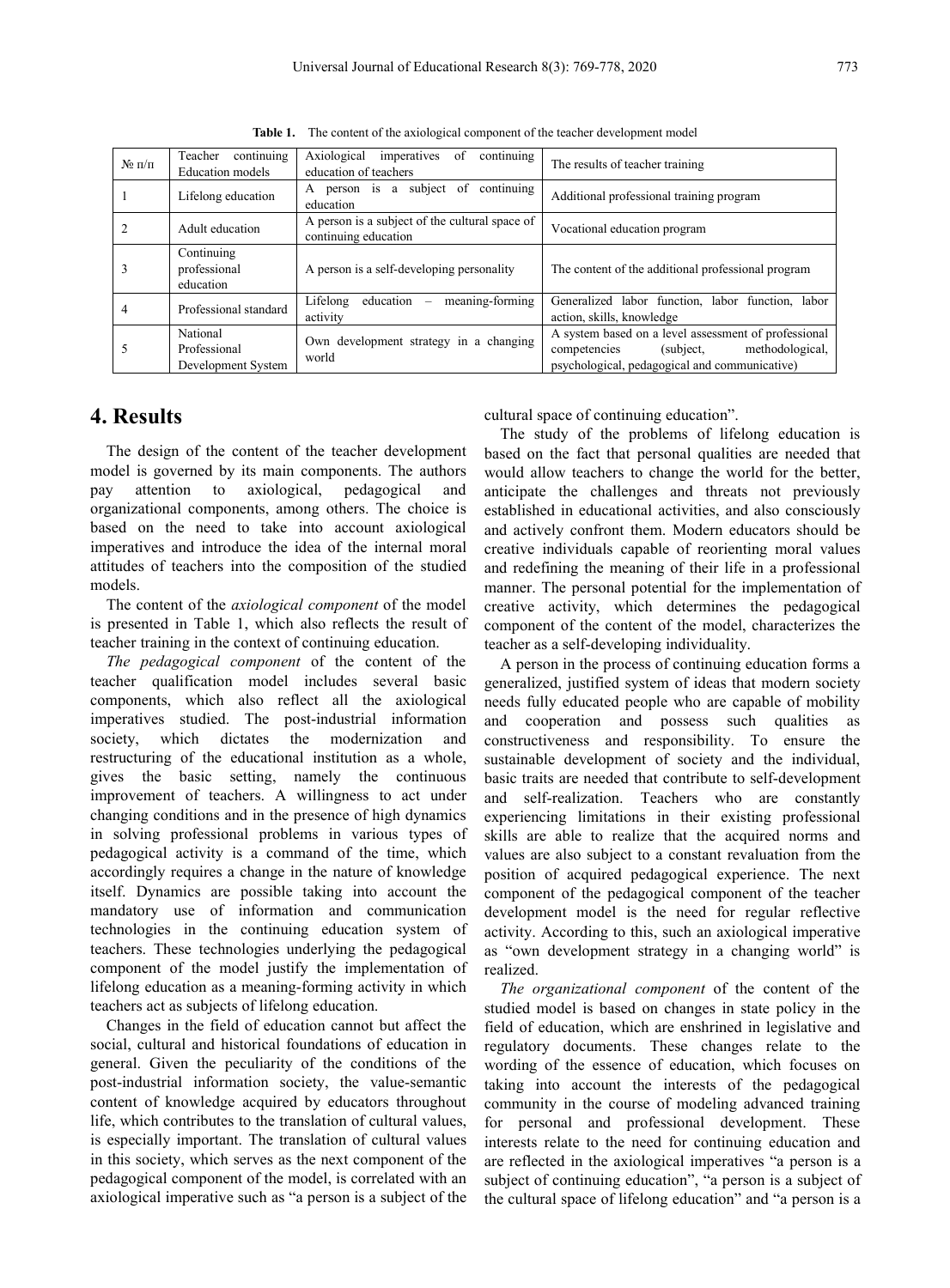self-developing personality".

Taking the interests of the pedagogical community into account correlates with the concept of qualifications in accordance with a professional standard. The professional standard "teacher of vocational education, vocational education and continuing education" reveals the content of the teacher. The national system of teacher growth makes it possible to streamline the criteria for assessing professionalism, brings them to a common denominator, and allows a teacher of any level to demonstrate their professional skills and experience and build a career path. These ideas correspond to the axiological imperatives "lifelong education – meaning-forming activity" and "own development strategy in a changing world".

The implementation of the axiological imperatives of continuing education in the design of a model for the advanced training of teachers is presented in Table 2.

The axiological, pedagogical and organizational components of the content of the teacher development model determine the vector and content of the development of relevant advanced training forms. These include scenario development, expert panels and a roadmap.

*The development of scenarios* involves the creation of scenarios for the development of various technological areas, based on an analysis of future opportunities and alternative development paths. A scenario, built taking into account its inclusion in continuous activities to improve their own potential, allows teachers to meet expectations. Purposeful personal attitudes require the advanced training of teachers and preparation for the implementation of the necessary transformations aimed at improving the quality of education – this is an ongoing process of modernizing the content and technologies of education.

The context of continuing education involves dynamic modeling, a kind of immersion of a person in the subject and social content of their profession, and ensures the effectiveness of cognitive activity. Cognitive activity, indeed, is associated with the constant replenishment of existing knowledge from various sources, thereby

expanding their range. The knowledge gained is used in a teacher's abilities and desire for innovative activity, which means a continuous search for new knowledge. This desire for innovation and attachment to collective creativity and social progress determines satisfaction with personal and professional development.

In a situation of continuity, an important role is played by modern means of communication, such as webinars, coworking, workshops, hackathons, and BarCamp.A webinar involves conducting professional meetings through a downloadable application (or web application) in real time.

Coworking (co-working) is combined with the flexible organization of the work of different teachers in a common space with the goal of forming a professional community with an internal culture. A small group of teachers gathers for a workshop to exchange professional experience. Educators can be hired for the hackathon to help software developers work on a professional issue in the forum. BarCamp proposes an international conference network created by educators as participants to discuss their professional interests.

*Expert panels* imply an interaction between representatives of various scientific disciplines and fields of activity, which is difficult to organize under other conditions. The creation of panels is necessary to interpret the results obtained, determining the source information.

An example of expert panels is the Regional Scientific and Expert Council – a permanent advisory body of the Ministry of Education, Science and Youth Policy of the Trans-Baikal Territory, which reviews scientific, analytical and expert support issues for the development of the regional education system and prepares recommendations and proposals. This body brings together a qualified professional community focused on solving prognostic, analytical, evaluative and expert tasks in the interests of developing a regional education system and stimulating the innovative activity of teachers and pedagogical teams and creating a holistic innovative infrastructure for the region's education system.

| No. | of<br>Axiological<br>imperatives                                              | Components of the content of the teacher development model |                                                                                                                           |                                                  |  |
|-----|-------------------------------------------------------------------------------|------------------------------------------------------------|---------------------------------------------------------------------------------------------------------------------------|--------------------------------------------------|--|
|     | continuing education of teachers                                              | Axiological                                                | Pedagogical                                                                                                               | Organizational                                   |  |
|     | person is a<br>subject of<br>А<br>continuing education                        | Lifelong education                                         | information<br>The<br>of<br>and<br>use<br>communication technologies in the system<br>of continuing education of teachers | Taking into account                              |  |
|     | A person is a subject of the<br>cultural space of continuing<br>education     | Adult education                                            | in<br>cultural<br>the<br><b>Broadcast</b><br>values<br>information society                                                | the interests of the<br>pedagogical<br>community |  |
|     | A person is a self-developing<br>personality                                  | Continuing<br>professional education                       | Personal potential for creative activity                                                                                  |                                                  |  |
| 4   | Lifelong<br>education<br>$\overline{\phantom{a}}$<br>meaning-forming activity | Professional standard                                      | The<br>information<br>of<br>and<br>use<br>communication technologies in the system<br>of continuing education of teachers | in<br>Oualification<br>with<br>accordance        |  |
|     | Own development strategy in a<br>changing world                               | National<br>career<br>development system                   | The need for regular reflective activity                                                                                  | professional<br>standards                        |  |

**Table 2.** The content of the teacher training model taking into account the axiological imperatives of continuing education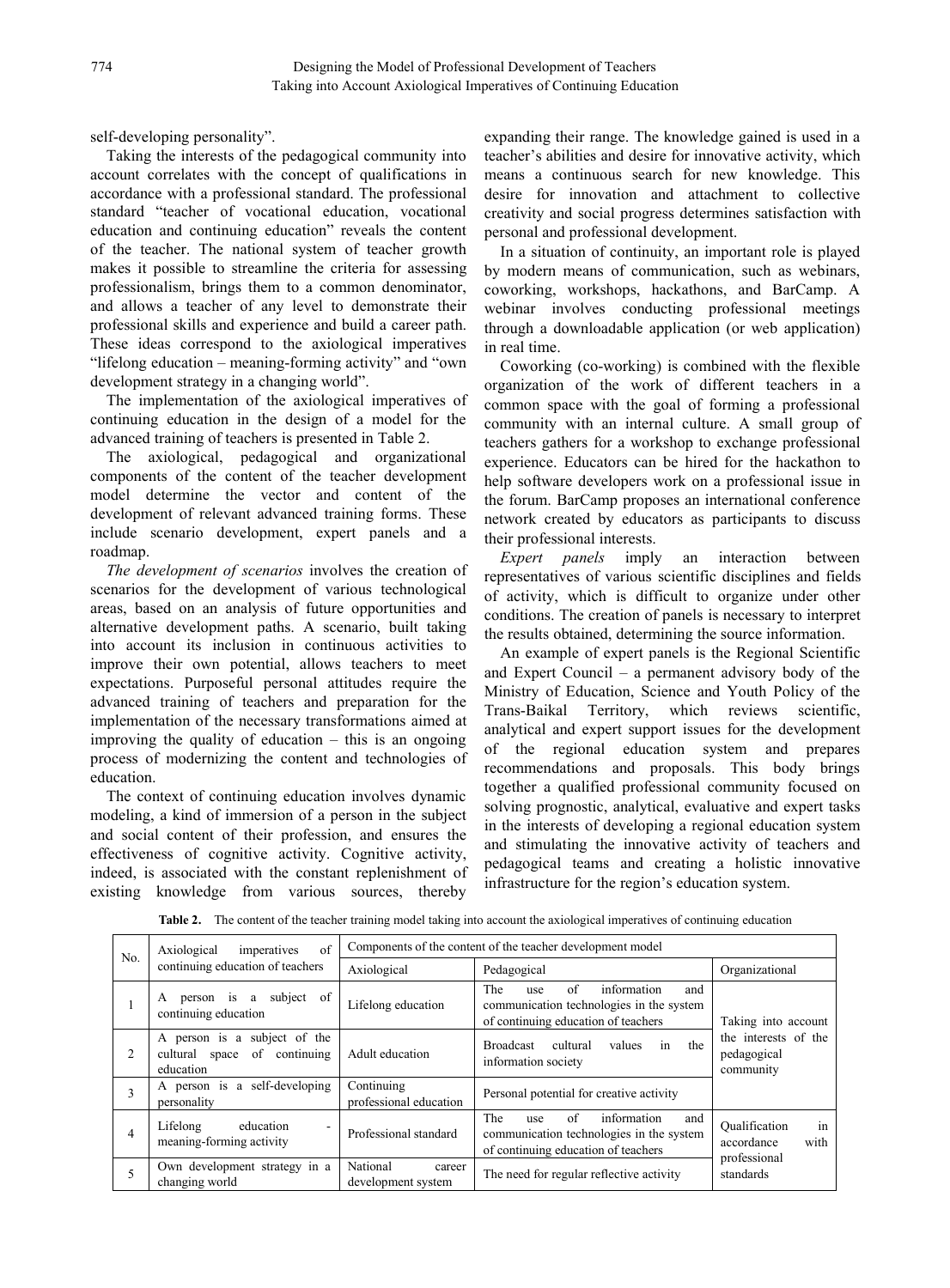The organization of regional innovative scientific and educational sessions also refers to expert panels. Holding such sessions under the general theme of "Designing innovative activity in education: from concept to implementation" is determined by the general strategies for the innovative development of the socio-economic sphere in Russia in accordance with the law "On Education in the Russian Federation".

*The roadmap* involves the involvement of experts to develop long-term development strategies for the industry and organization; it illustrates the stages of the transition from the current state to the stages of development. The main advantage of this form of advanced training is the definition of a consistent vision for the long-term development goals of the organization.

Employees of the Institute for the Development of Education of the Trans-Baikal Territory participate in the implementation of large-scale federal and regional educational projects and programs. Organizational, scientific and methodological support was provided for the following areas in the innovative development of the education system of the Trans-Baikal Territory in accordance with the approved action plans (roadmaps):

In the implementation of the project "Improving the information and communication competence of educators in the Trans-Baikal Territory" (2018–2019);

- In the formation and introduction of a national system of teacher growth;
- Improving the linguistic and methodological competencies of foreign languages and preparing students for the state final certification in a foreign language;
- In the implementation of the concept for the development of school information and library centers of the Trans-Baikal Territory for 2018–2025;
- Accompanying the pilot introduction of the federal state educational standard of secondary education in 2017–2020;
- In the organizational, scientific and methodological support of the introduction in the Trans-Baikal Territory of the integrated course program "Trans-Baikal Studies" for 5–9 classes of educational institutions in a pilot mode;
- In the formation and maintenance of a regional training network for the most popular, new and promising professions and specialties of secondary vocational education based on the creation of a regional platform for networking;
- In the introduction of a professional standard at the Institute for the Development of Education of the Trans-Baikal Territory.

Each of the roadmaps is a visual representation of a step-by-step scenario for the development of a certain direction, which is considered an effective way to solve managerial tasks and processes and as a mechanism for setting and solving certain problems. The implemented

roadmaps are defined as actionable, that is, they include a number of activities aimed at ensuring the improvement of education in the Trans-Baikal Territory. The purpose of the activity, the main directions, and the expected results are determined in accordance with the roadmaps, the main regulatory documents upon which the mapping is based are listed, and the various quantitative characteristics are presented. The content of each roadmap is devoted to the description of measures to improve the efficiency and quality of services in the field of education, including a list of events, implementation deadlines and expected indicators.

The roadmap links together the vision, strategy and plan for the innovative development of individual areas in the education system of the Trans-Baikal Territory and builds its perspective. Constructing a roadmap involves group work, which means it forms within the group a common understanding of the problem and the possession of a plan for its solution. Each of the roadmaps has specific features and performs certain functions, taking into account the adjustment of individual events.

## **5. Discussion**

The content of the teacher training model in the context of continuing education, including the proposed forms of teacher training, is permeated by the implementation of the basic axiological imperatives. These imperatives correspond to the value orientations of the modern education system since values play an important role in the formation of personality. This idea of S. A. Vlasov, which explores the axiological aspect of education, is confirmed by the fact that a qualitative leap in any society becomes possible only when new value orientations mature; each society creates its own specific set of values expressing dominant interests, goals and principles (Vlasov, 2013, p. 53).

The processes of globalization that permeate the post-industrial information society affect the everyday lives of ordinary people. A person integrates the ongoing social processes, with a focus on their values, interests, needs and expectations that is largely dependent on their moral attitudes. Being the subject of their own activity, a person attaches great importance to interaction with surrounding objects, through which they assimilate values in the process of continuing education.

The axiological imperatives of lifelong education under study correspond to the important processes of the post-industrial information society. The dynamic challenges of the 21st century require the interaction of the individual and society since the intellectual potential should help to overcome the alienation of the technological environment from humans. In the process of this interaction, the newly acquired knowledge should open up additional opportunities for the teacher, increasing their degree of freedom in making professional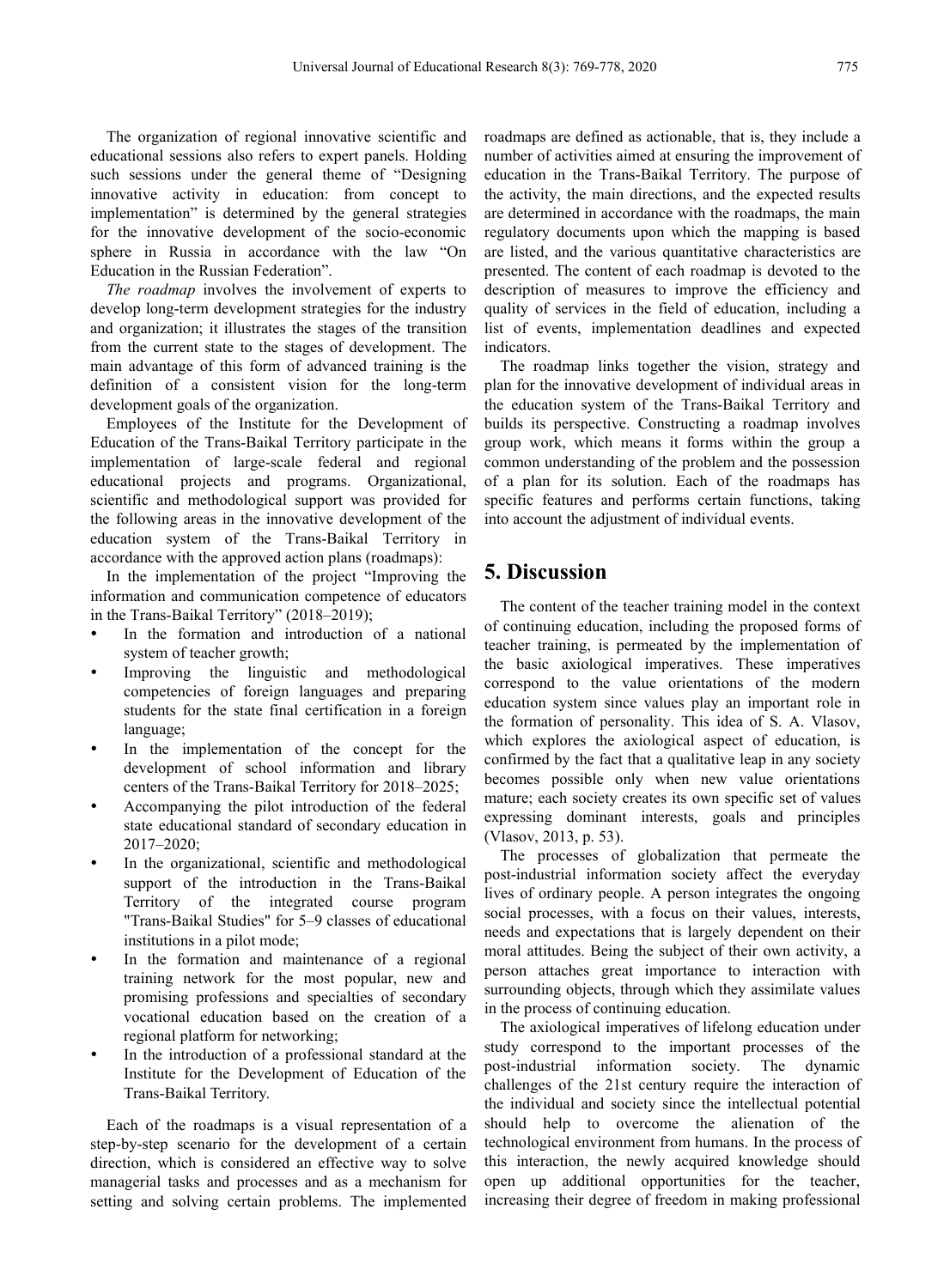decisions. Personal accessibility to the use of information is largely determined by the processes of appropriation of the methods of professional activity, existing experience, and the development of ways to resolve emerging professional problems. Each teacher treats the situation differently and its transformation, in accordance with its inclinations – including in the life situation – establishes a kind of contact with reality, that is, it manifests its subjectivity. Thus, the importance of subjectivity in the post-industrial information society convinces us of the need to implement the axiological imperative "a person is the subject of lifelong education."

The world is changing, people and attitudes towards the world are changing, and human intellectual development is carried out in powerful information flows, which have their own development trends as independent systems. The main skill of teachers is understanding and the ability to manage the information space because at present it is recognized as one of the conditions for self-affirmation. In the process of continuing education, teachers project subjective representations of cultural content in a subject activity, which are then transferred to all types of professional activity. Culture is the fundamental connection of educators with the world, reflecting their essential subject-object and subject-subject relations. The cultural component of the management of information space indicates the importance of the axiological imperative "a person is the subject of the cultural space of lifelong education."

In the situation of the 21st century, a person must continue to develop their natural abilities. The intellectual abilities of teachers are a powerful psychological resource that must be used for a self-sufficient and productive life and, only for this, teachers need to be assisted in the development of cognitive interests and the desire to constantly improve their existing potential. The development of the intellectual capabilities of the personality is characterized by such an axiological imperative as "a person is a self-developing and D. Radcliffe. They also focus on interactive forms individuality".

In lifelong education, there are not only temporary boundaries but also the boundaries of an activity set for oneself, because a person in the process of cognitive activity comprehends its openness and unpredictability. Unpredictability is seen in the fact that the continuing education model in this context guides educators toward the "future", towards constantly changing and opening up new spaces for professional activity, which makes it possible to optimally combine its constant and variable components. The unpredictability of a future-oriented model relates to the following axiological imperative: "lifelong education – meaning-forming activity".

In providing complete freedom in planning one's own learning process throughout life, you can ensure the activation of cognitive activity of a person. The essence of the goal of continuing education allows us to define this

phenomenon as a mechanism for preparing for the future. Determining for themselves the landmarks of the future, teachers make an individual ascent to a given goal, building a trajectory of their own educational needs. The design of one's future as a result of the freedom to plan training is related to the strategy of one's own development in achanging world as an axiological imperative.

The axiological imperatives of continuing education should be taken into account when designing any model for the advanced training of teachers in international practice, which is the significance of the study conducted by the authors. Other researchers need to rely on the highlighted internal moral principles in order for the implementation of the developed model to be successful.

The implementation of the axiological imperatives of the teacher advanced training model is correlated with the formation of the teacher's axiosphere, proposed by the Russian researcher N. A. Astashova in the conceptual model of the dialogue space of education. In her opinion, the formation and development of the teacher's axiosphere "will allow building the educational process as a world of culture and a system of creative implementation of joint activities" (Astashova, Bondyreva, Smantser,  $2018$ , p.  $62$ ), which is the basis of their personal and professional development.

Among modeling technologies for the advanced training of teachers to meet the requirements of the post-industrial information society, digital technology is worth mentioning (Cendon, 2018). The use of web platforms that offer additional professional programs is relevant and should be taken into account when implementing the model studied by the authors.

Among the relevant forms of teacher training, it is advisable to indicate those who are based on the principles of cooperation and interactivity. Collaborative forms include group work, interactive sessions, coaching, and mentoring, as presented by A. McElearney, C. Murphy, such as self-esteem, discussion and debate, and situational task analysis (2019). These forms should be woven into the teachers' continuing education forms already described by the authors, namely scenario development, expert panels and a roadmap.

# **6. Conclusions**

At the present stage of the development of society, the implementation of the labor function of teachers in accordance with the types of professional activity is associated with the continuous development of their professional skills. This development is correlated with the self-realization of teachers in the course of professional activity, which is facilitated by additional professional programs for the personal and professional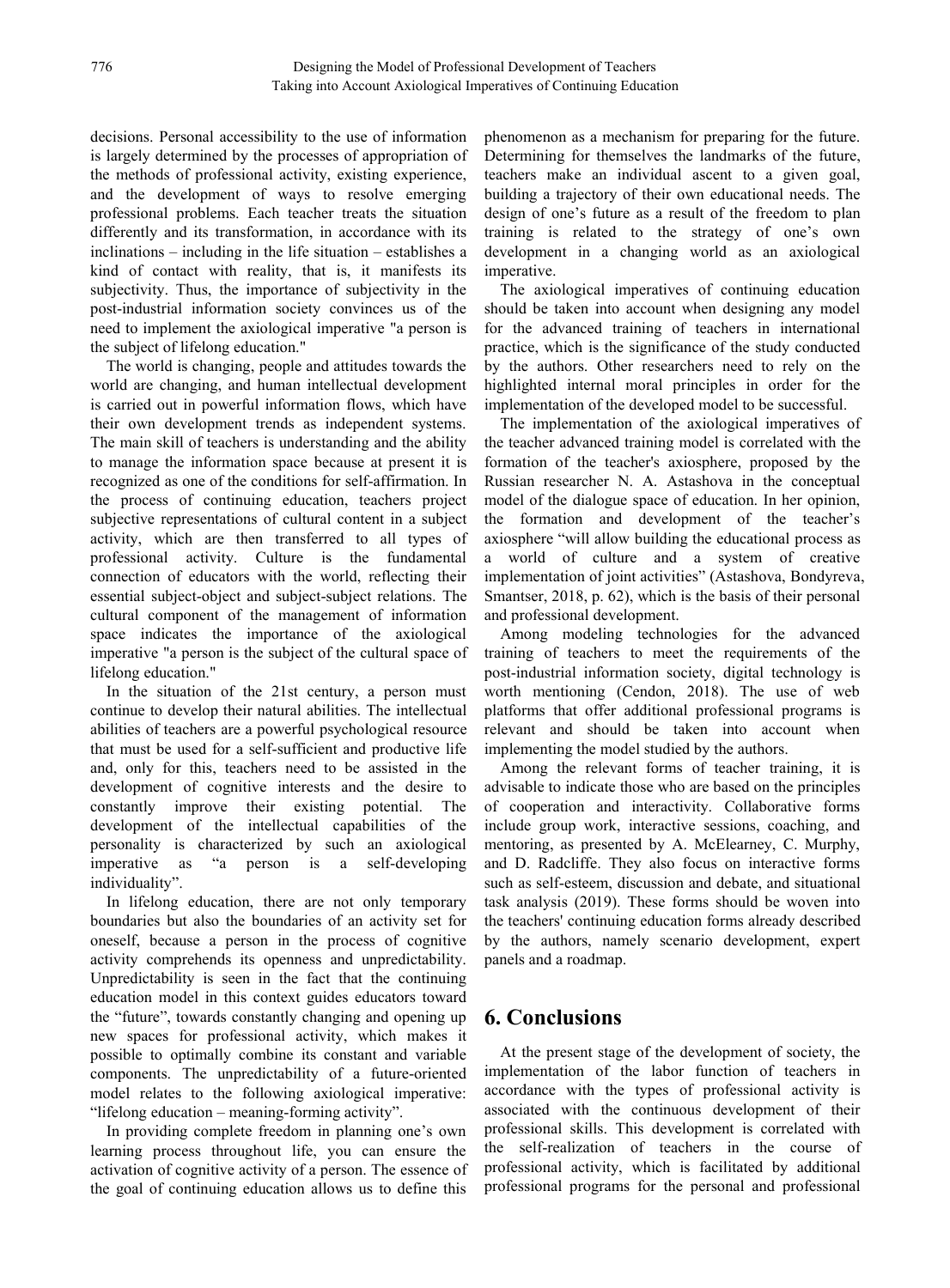development of teachers. Short-term training in these programs, represented by continuing education courses, should be effective for educators themselves in the context of continuing education. In this regard, it is necessary to take into account the value priorities of continuing education in the model of the advanced training of teachers, and therefore also take into account the internal moral principles, or axiological imperatives of continuing education, which determine the personal and professional development of teachers.

These features are reflected in the study conducted by the authors, namely that the content of a teacher development model is determined by taking into account the axiological imperatives of continuing education ("a person is a subject of continuing education", "a person is a subject of the cultural space of continuing education", "a person is a self-developing personality", "lifelong education – meaning-forming activity", and "own development strategy in a changing world"). The content of the teacher training model has three components: axiological, pedagogical and organizational.

When describing the axiological component, such models as lifelong education, adult education, continuing professional education, professional standard, and national system of professional growth are used. The following [2] components are taken into account in the pedagogical component of the teacher's qualification model: the mandatory use of information and communication technologies in the continuing education system of teachers, the translation of cultural values in the information society, the personal potential of creative activity, and the need for regular reflective activity.The organizational component of the model takes into account the interests of the pedagogical community during the modeling of advanced training for personal and professional development as well as qualifications in accordance with the professional standard.

When developing scenarios tailored to be included in a continuous effort to improve one's own potential, an important role is played by modern means of communication, such as webinars, coworking, workshops, hackathons, and BarCamp. Expert panels imply an interaction between representatives of various scientific disciplines and fields of activity, for example, in the Regional Scientific and Expert Council and in the organization of regional innovative scientific and educational sessions. The roadmap includes a number of activities aimed at ensuring the improvement of education.

The distinguished axiological imperatives are consistent with the basic ideas of the post-industrial information society, namely the importance of subjectivity in this society, the cultural component of managing the information space, the development of the intellectual capabilities of a person, the unpredictability of a future-oriented model, and the design of one's future as a result of the freedom of educational planning.

The results should be used in organizing continuing education courses for teachers in international pedagogical practice since in this case the internal moral principles of the continuing education of teachers will be implemented. Also, the disclosure of the axiological imperatives of continuing education and the content of teachers' continuing education models will be appropriate in the course of studying the relevant disciplines in the higher education system, i.e., undergraduate, specialty and magistracy, and graduate school.

In the context of the research undertaken, it is also advisable to investigate and determine design tools, mechanisms and conditions for the implementation of the teachers' continuing education model.

### **REFERENCES**

- [1] Astashova, N.A., Bondyreva, S.K., Smantser, A.P. (2018). Development of the axiosphere of the future teacher in the dialogue space of modern education. [Obrazovanie](https://ez.el.fa.ru:2136/sourceid/21100900514?origin=recordpage) i Nauka [The Education and Science Journal], 20(7), 32–67. doi:10.17853/1994-5639-2018-7-32-67 (in Russian)
- Bakken, A.S. (2019). Questions of autonomy in English teachers' discursive practices. Educational Research, 61(1), 105-122. doi: 10.1080/00131881.2018.1561202
- [3] Beavers, A. (2009). Teachers as learners: Implications of adult education for professional development. Journal of College Teaching & Learning (TLC), 6(7), 25-30. doi:10.19030/tlc.v6i7.1122
- [4] Breddermann, J., Martínez-Cerdá, J., Torrent-Sellens, J. (2018). A model for teacher training to improve students' 21st century skills in online and blended learning: An approach from film education. In I. Management Association (Ed.), Teacher Training and Professional Development: Concepts, Methodologies, Tools, and Applications (pp. 399-427). Hershey, PA: IGI Global. doi:10.4018/978-1-5225-5631-2.ch018
- [5] Cendon, E. (2018). Lifelong learning at universities: Future perspectives for teaching and learning. Journal of New Approaches in Educational Research, 7(2), 81-87. doi: 10.7821/naer.2018.7.320
- [6] Čepić, R., Vorkapić, S.T., Lončarić, D., Anđić, D., Mihić, S.S. (2015). Considering transversal competencies, personality and reputation in the context of the teachers' professional development. International Education Studies, 8(2), 8-20. doi:10.5539/ies.v8n2p8
- [7] Coelli, M., Tabasso, D. (2019). Where are the returns to lifelong learning? Empirical Economics, 57(1), 205-237. doi:10.1007/s00181-018-1433-8
- [8] Goh, A.Y.S. (2019). Rethinking reflective practice in professional lifelong learning using learning metaphors. Studies in Continuing Education, 41(1), 1-16. doi:10.1080/0158037X.2018.1474867
- [9] Heijden, H.R.M.A. van der, Geldens, J.J.M., Beijaard, D., Popeijus, H.K. (2015). Characteristics of teachers as